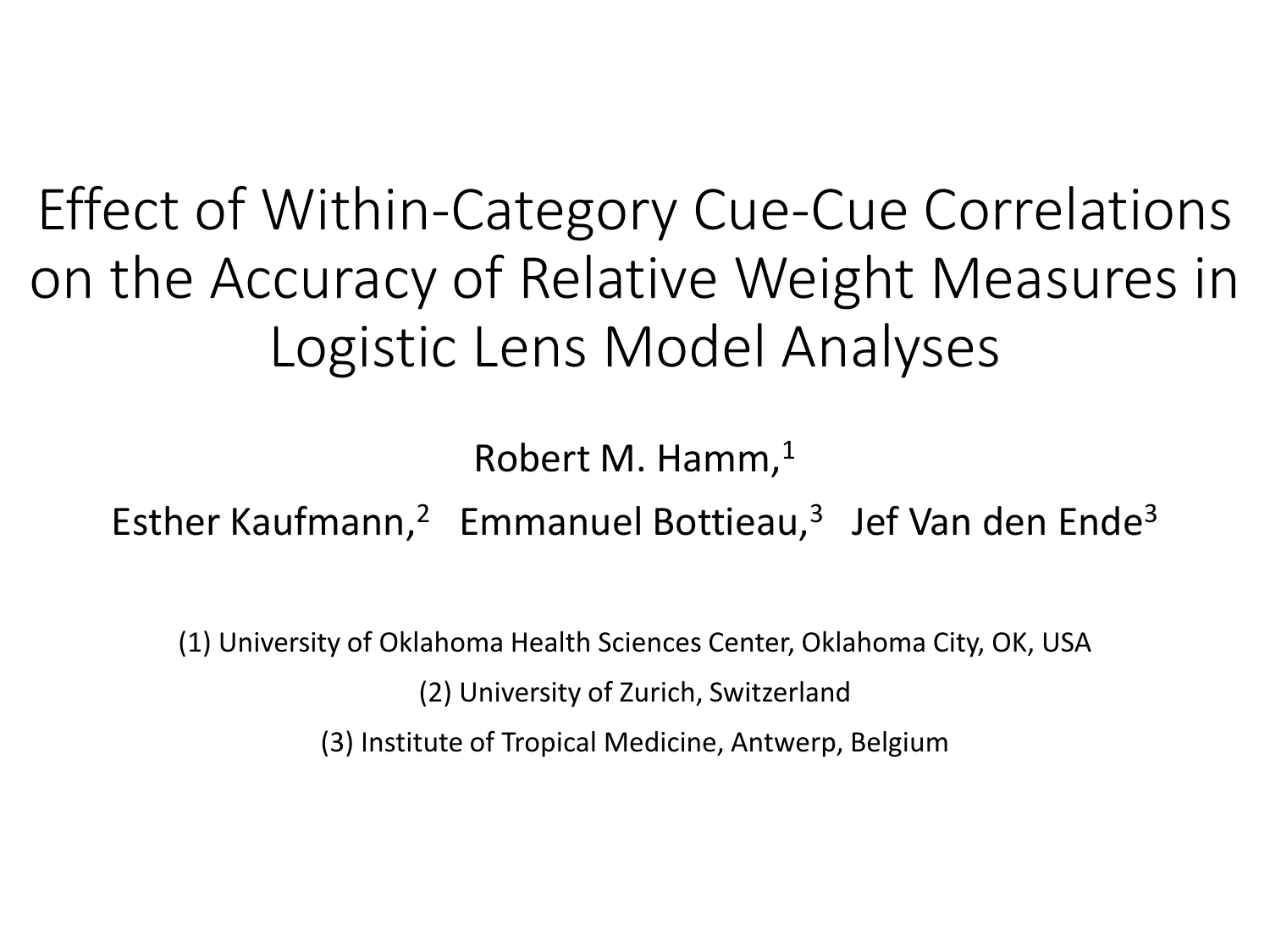### Overview

- Review Brunswik Lens Model
	- Principle compare judgment model to environment model
	- Lens Model Equations
		- Linear and Logistic
- Specify problems due to cue-cue correlations
	- Characterize effect of changing category proportion in stimulus set
	- Show predictive formulas
- Observe cue-cue correlations occurring in an environment – diseases causing fever in a clinic.
	- Assess effect of changing category proportion.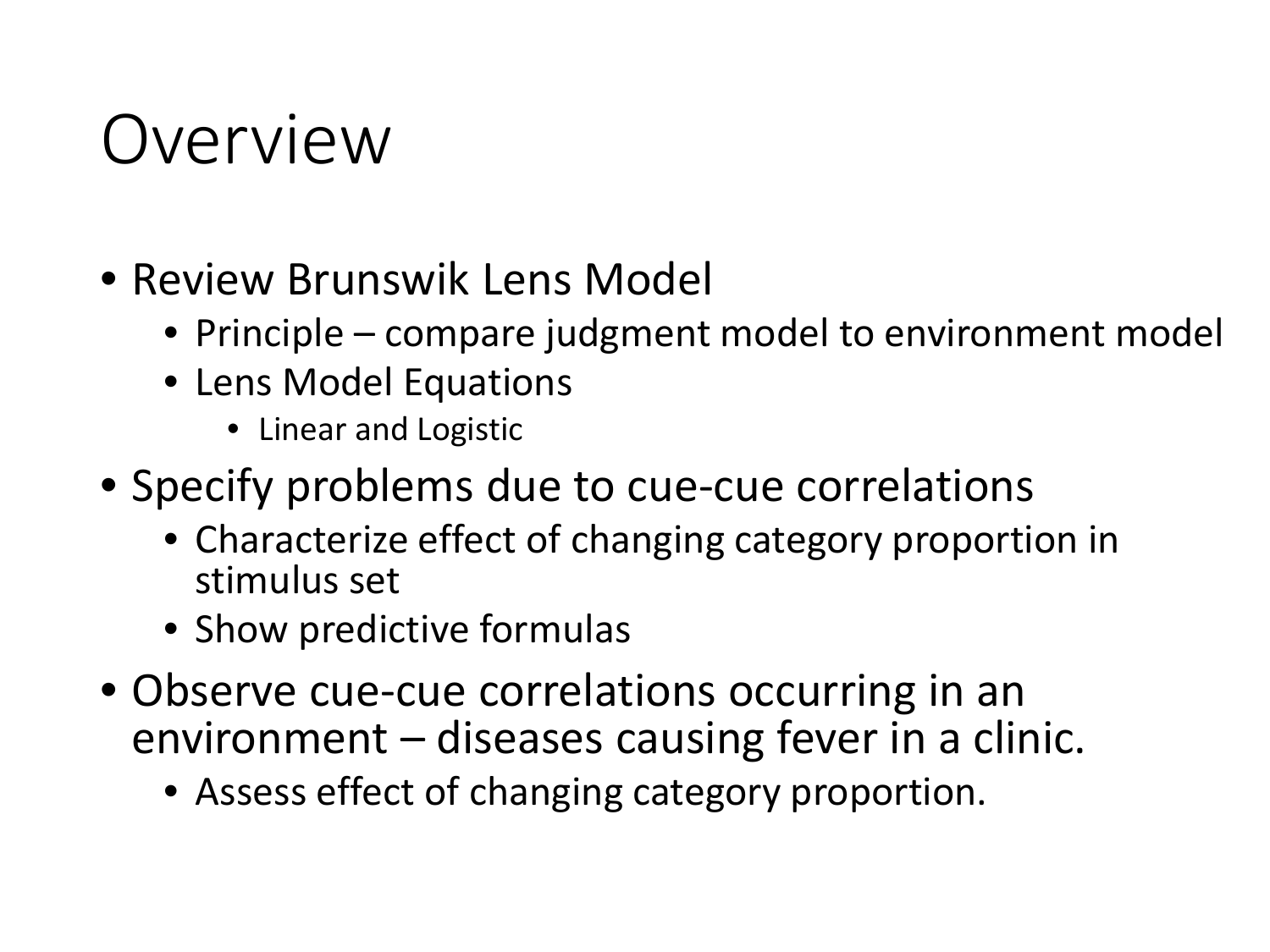## The Brunswik Lens Model

- Model the two sides, the world and the person's thinking
	- In common: the observable "proximal" cues
	- Criterion and judgment
	- Same general form of model

Criterion = f(cues) Judgment = f(cues)



Figure 1. Adapted lens model. From "The conceptual framework of psychology." In International Encyclopedia of Unified Science (p. 678), by E. Brunswik, 1952, Chicago: University of Chicago Press. Copyright 1952 by the University of Chicago Press.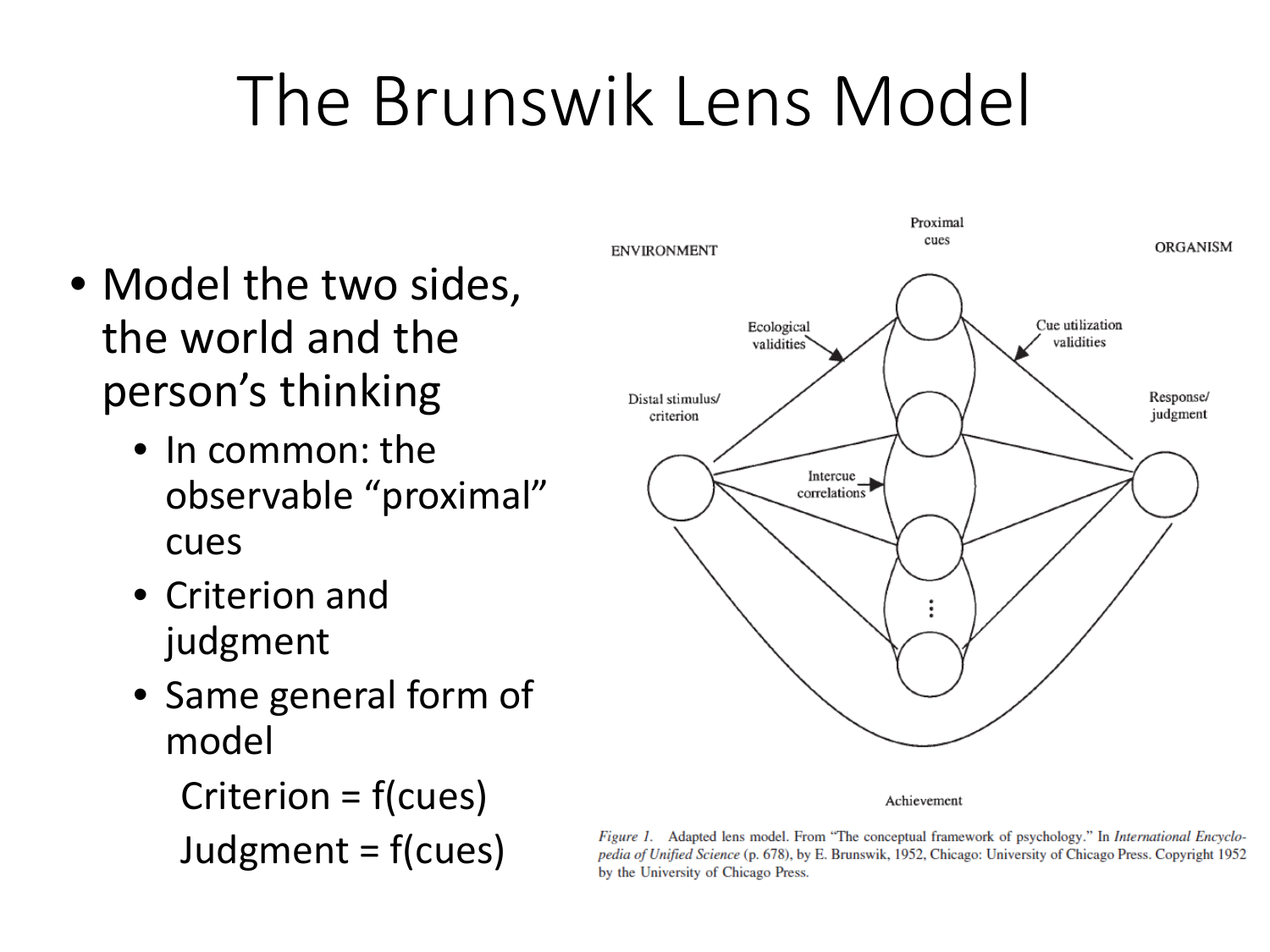## Regression Model Equations

- Linear regression model for continuous dependent variable (criterion or judgment).
	- $Y_e = B_0 + B_1 X_1 + B_2 X_2 + B_3 X_3$
- Logistic regression model for categorical dependent variable.
	- Categories happen with cutoffs on a general dimension, for category membership, e.g., "at risk" or not.
	- Or when the categories are different things, like animals or diseases. No camelephants.

• 
$$
Ln\left(\frac{p(Y_e)}{1-p(Y_e)}\right) = B_0 + B_1X_1 + B_2X_2 + B_3X_3
$$

• 
$$
\frac{p(Y_e)}{1-p(Y_e)} = e^{B_0 + B_1 X_1 + B_2 X_2 + B_3 X_3}
$$

$$
p(Y_e) = \frac{e^{B_0 + B_1 X_1 + B_2 X_2 + B_3 X_3}}{1 + e^{B_0 + B_1 X_1 + B_2 X_2 + B_3 X_3}} = \frac{1}{1 + e^{-(B_0 + B_1 X_1 + B_2 X_2 + B_3 X_3)}}
$$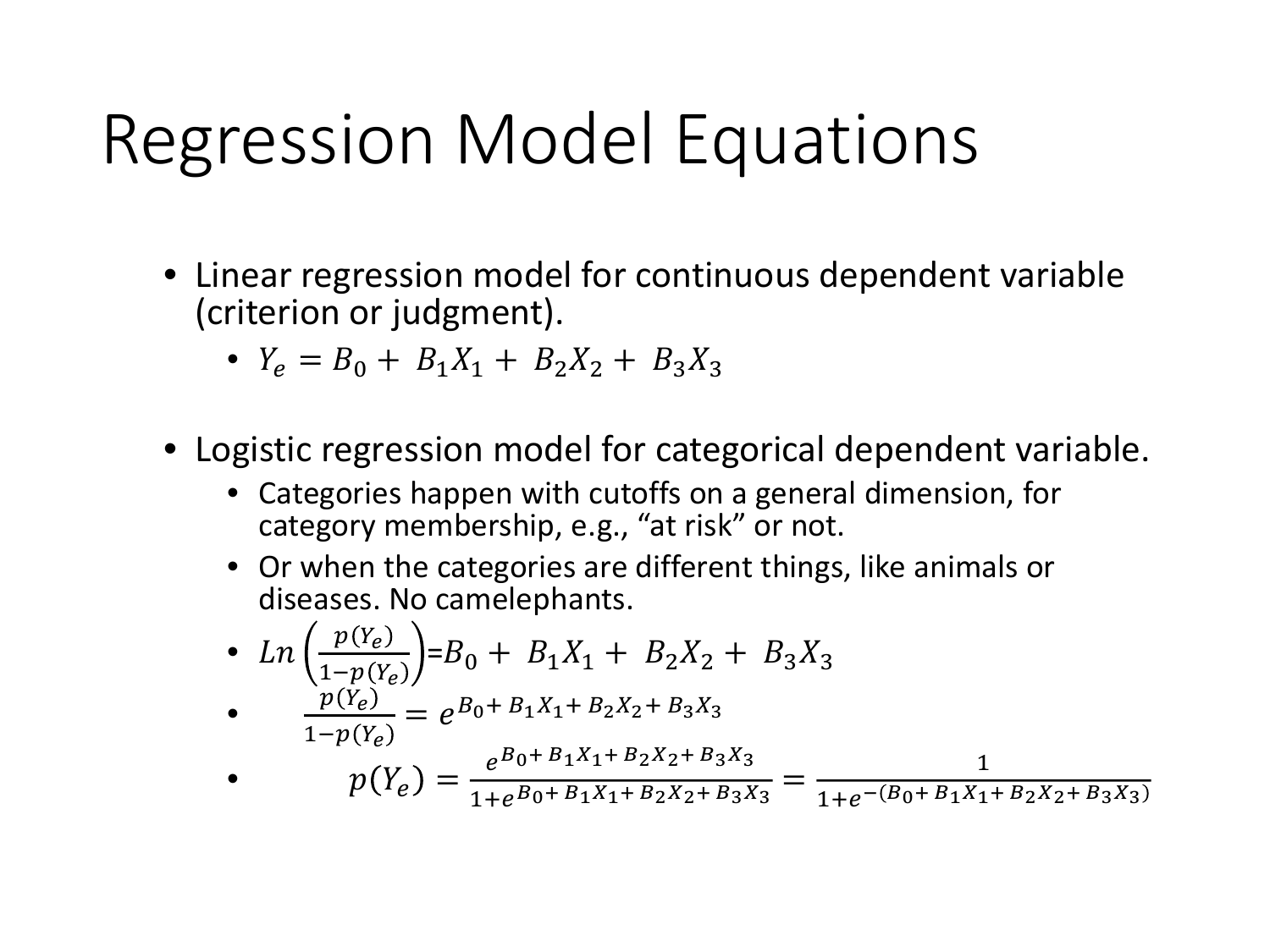#### Lens Model Formulas

- When the regression models have the same form, except for parameters, the judgmental achievement can be "decomposed" into meaningful components.
	- Linear Lens Model Equation

$$
r_a = GR_e R_s + C \sqrt{1 - R_e^2} \sqrt{1 - R_s^2}
$$

• Logistic Lens Model Equation

$$
\mathbf{r}_a = G \frac{\sigma_{\tilde{Y}_e} \sigma_{\tilde{Y}_s}}{\sigma_{Y_e} \sigma_{Y_s}} + C_1 \frac{\sigma_{\tilde{Z}_e} \sigma_{\tilde{Z}_s}}{\sigma_{Y_e} \sigma_{Y_s}} + C_2 \frac{\sigma_{\tilde{Y}_e} \sigma_{\tilde{Z}_s}}{\sigma_{Y_e} \sigma_{Y_s}} + C_3 \frac{\sigma_{\tilde{Z}_e} \sigma_{\tilde{Y}_s}}{\sigma_{Y_e} \sigma_{Y_s}}
$$

- The latter is quite general, and can handle use of
	- more predictors in one model than another,
	- or different model forms.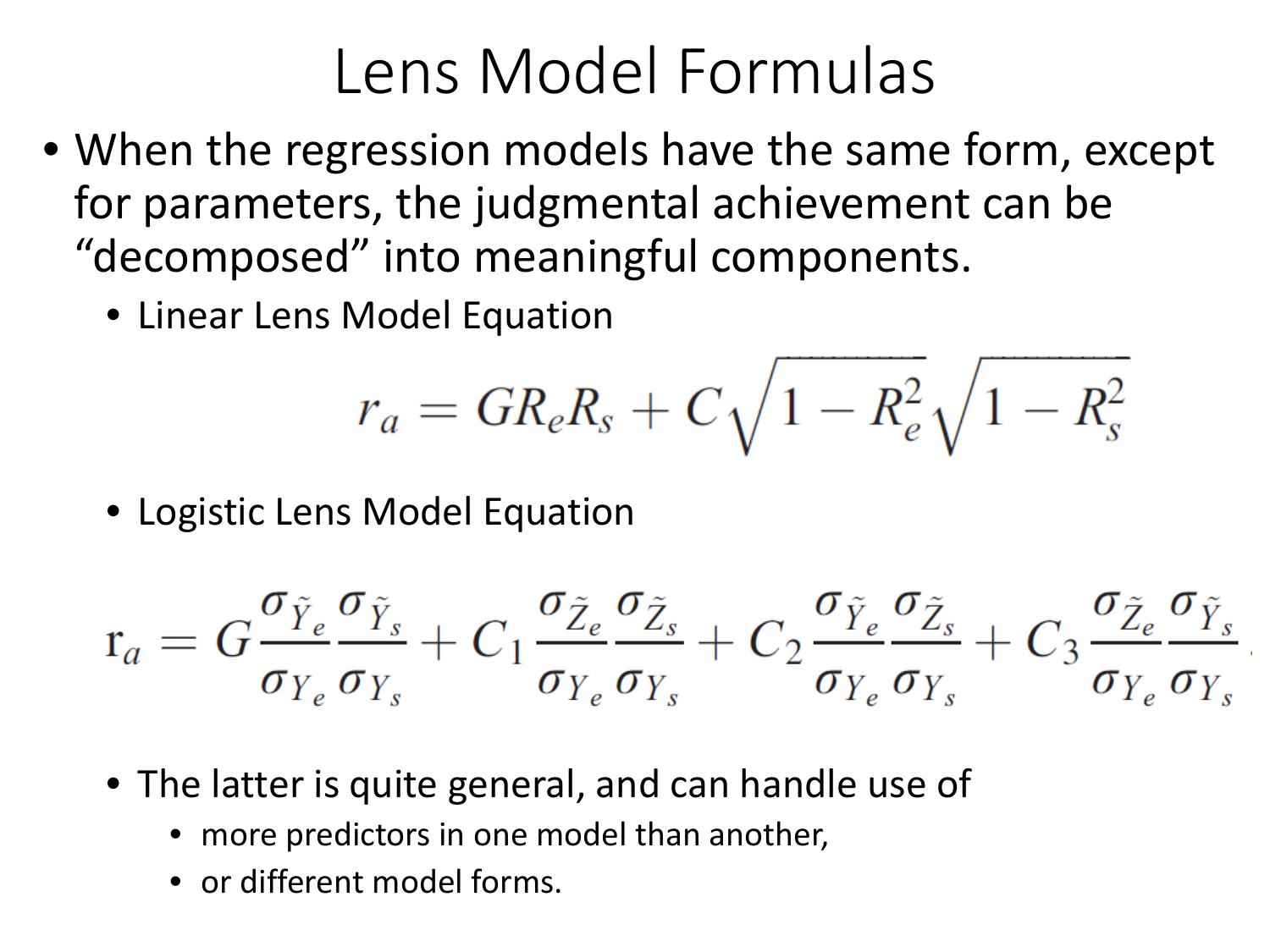# Conflicting Desirable Features of a Research Design

- Representative sample of cases
	- Often the cues are correlated
	- Often important categories occur rarely
- Feasible task for participants
	- Small number of stimulus cases
	- Small number of cues
- Manageable analysis. It is easier to fit, interpret, and generalize models when stimulus set has
	- Well distributed criterion (not skewed)
	- Small or 0 intercorrelations among cues
		- E.g., fractional factorial design.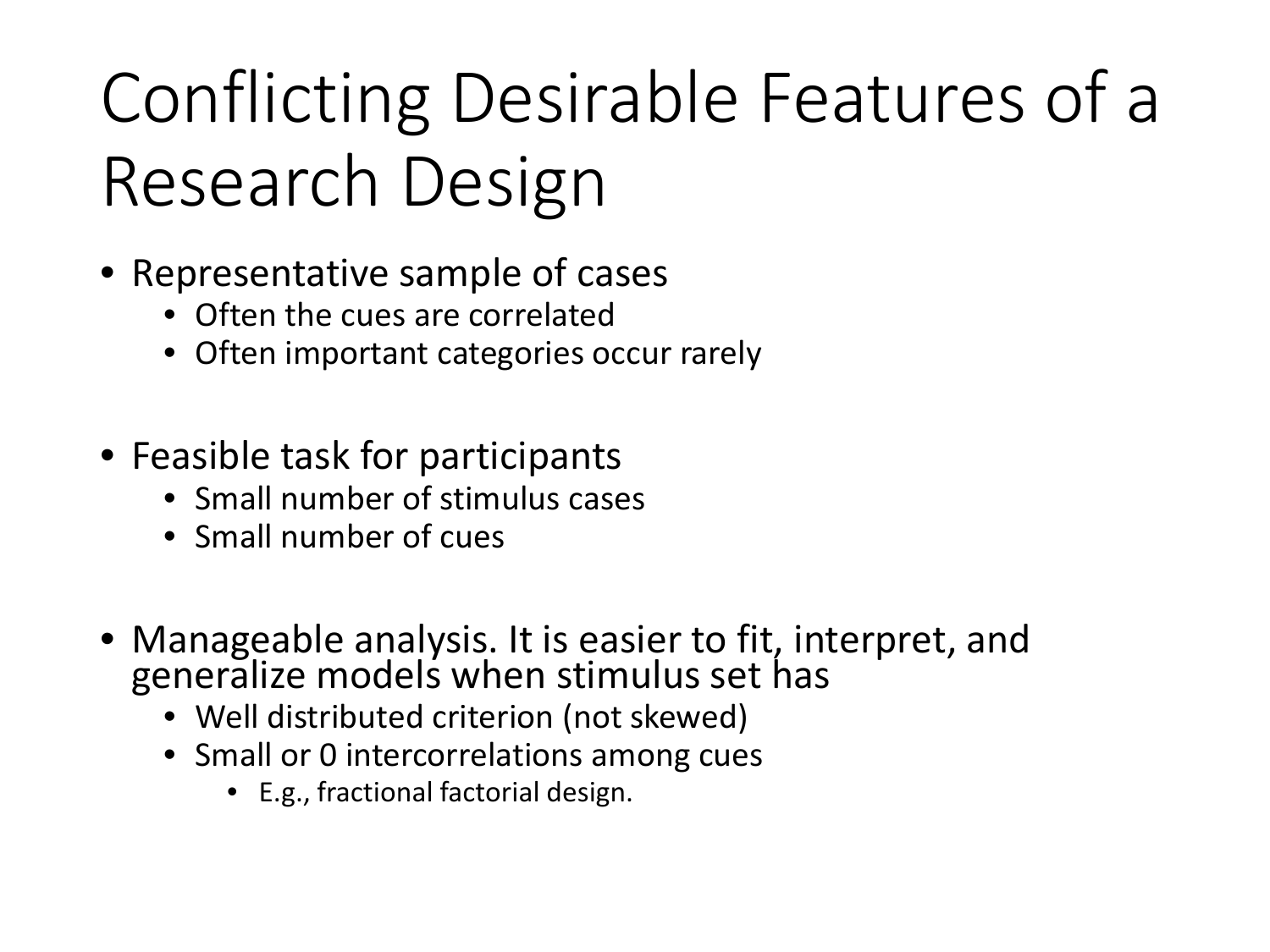#### A Study of Judgments about a Rare Category

- Yang et al 2013. To ask participants to judge a small set of cases, boosted the category to 50% --10 out of 20 cases.
	- Random draw from cases
	- Hard to get unique fits for linear regression
	- High cue intercorrelation different from what was expected.

Table A2. Cue and criterion intercorrelations and multicollinearity diagnostics (tolerance). Above diagonal: Sample ( $n = 20$ ). Below diagonal: Subbe data ( $N = 555$ ).

| -<br>Cues        | Systolic<br>ΒP | Heart<br>rate | <b>AAAAAAAAAAA</b><br>Resp.<br>rate | Temper-<br>ature | Conscious-<br>ness        | Ecology<br>Criterion | Tolerance |
|------------------|----------------|---------------|-------------------------------------|------------------|---------------------------|----------------------|-----------|
| Systolic BP      | $\sim$         | .072          | .032                                | .558*            | $-.616**$                 | $-.147$              | .25       |
| Heart rate       | .004           | $\sim$        | $.507*$                             | $.493*$          | $.485*$                   | .455*                | .47       |
| Respiration rate | .014           | $.284***$     | $\sim$                              | .353             | $.542*$                   | .594**               | .45       |
| Temperature      | $-.047$        | $.223***$     | $126**$                             | $\tilde{}$       | .007                      | .023                 | .43       |
| Consciousness    | $-.145**$      | .069          | $.116**$                            | $.088*$          | $\widetilde{\phantom{m}}$ | $.523*$              | .18       |
| Ecology Criter.  | $-.171***$     | $.124**$      | .179***                             | $-.031$          | $.161***$                 | $\sim$               |           |
| Tolerance        | .98            | .88           | .91                                 | .94              | .96                       |                      |           |

Correlation is significant at: \* the 0.05 level; \*\* the 0.01 level; \*\*\* the 0.001 level (all 2-tailed). Note: The ecology criterion is whether the patient is "at risk," as defined in the text. Tolerance is  $1 - R^2$ , the complement of the proportion of variance explained in a multiple linear regression predicting the cue from all the other cues.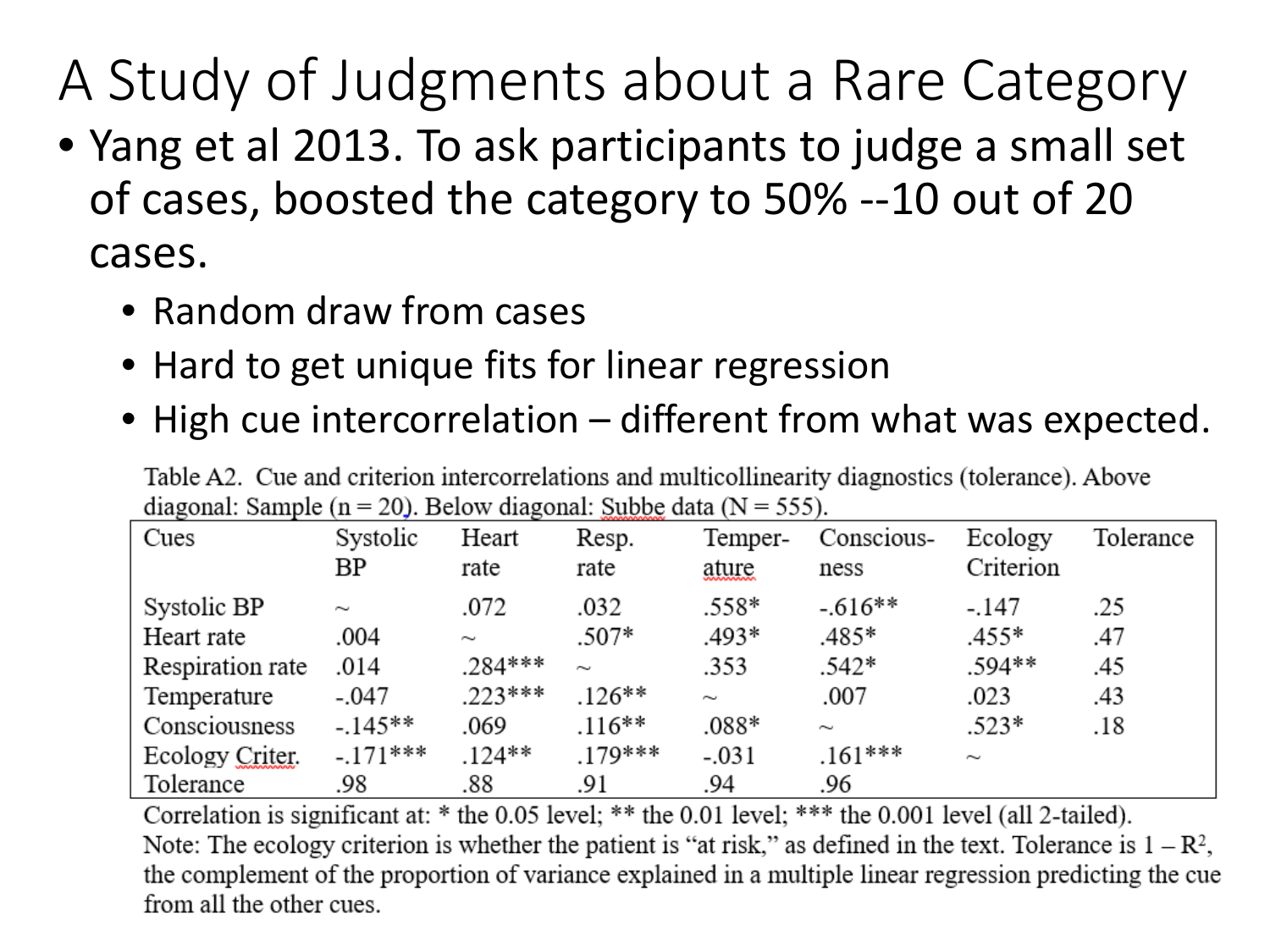# Why did cue-cue correlation change?

- These ideas emerged:
	- Expectation of cue-cue correlations due to cue-criterion correlations.
	- Cue-cue correlations within a category may differ for different categories.
	- The mixture proportion, category versus non-category, can affect these correlations, and hence
		- Possibility of fitting a good regression model
		- Size of regression coefficients, relative weights.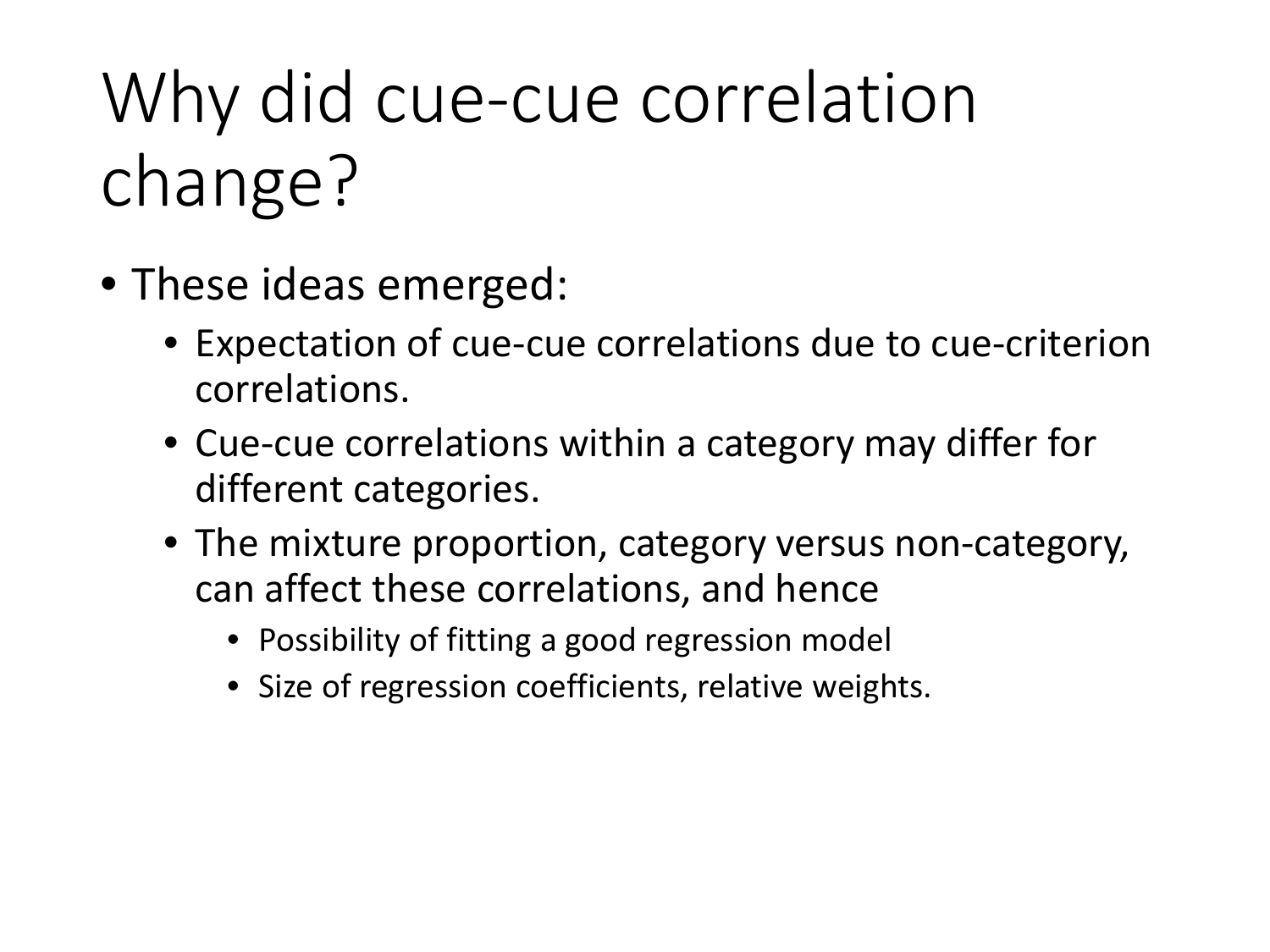Cue-cue correlations through criterion.

- The dependency of the cue-cue correlations on
	- Cue-criterion correlations, adapting a model in which the cues cause the criterion.



$$
r(Cue_j, Cue_k) = r(Cue_j, Crit) * r(Crit, Cue_k)
$$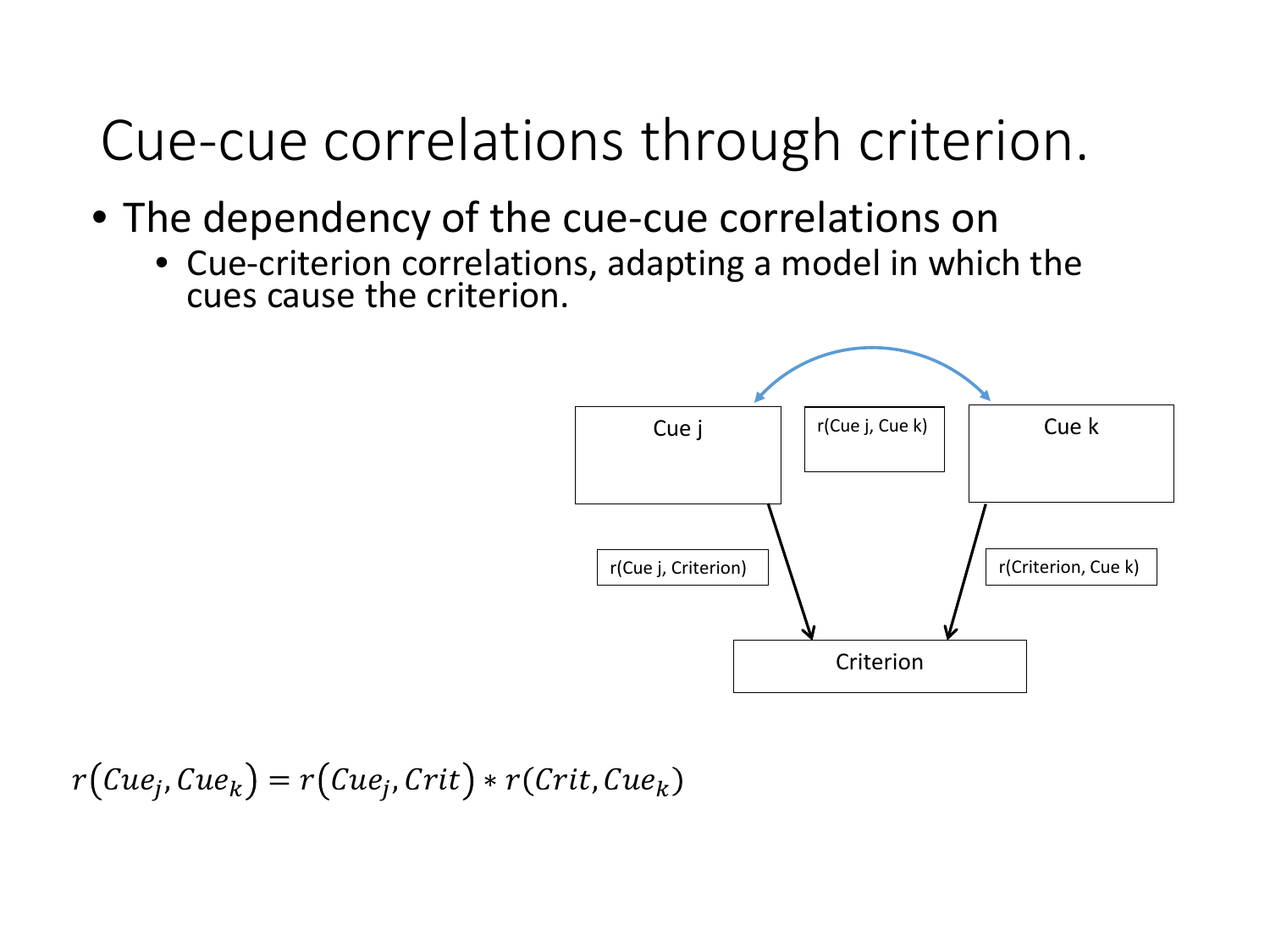- The dependency of the overall cue-cue correlation on
	- Cue-cue correlations within each category
	- Proportions of each (of two) categories
		- Especially when there are different class-conditional cue-cue correlations in the one class versus in the other class.

$$
\frac{p(C^+)*(r(S_1,S_2|C^+)) + p(C^-)*(r(S_1,S_2|C^-))}{p(C^+) + p(C^-)}
$$

#### • Combined

 $r(S_1, S_2) = \lambda * [r(S_1, C) * r(S_2, C)] + (1 - \lambda) *$  $p(C^+){*}(r(S_1,S_2|C^+)) + p(C^-){*}(r(S_1,S_2|C^-))$  $p(C^+) + p(C^-)$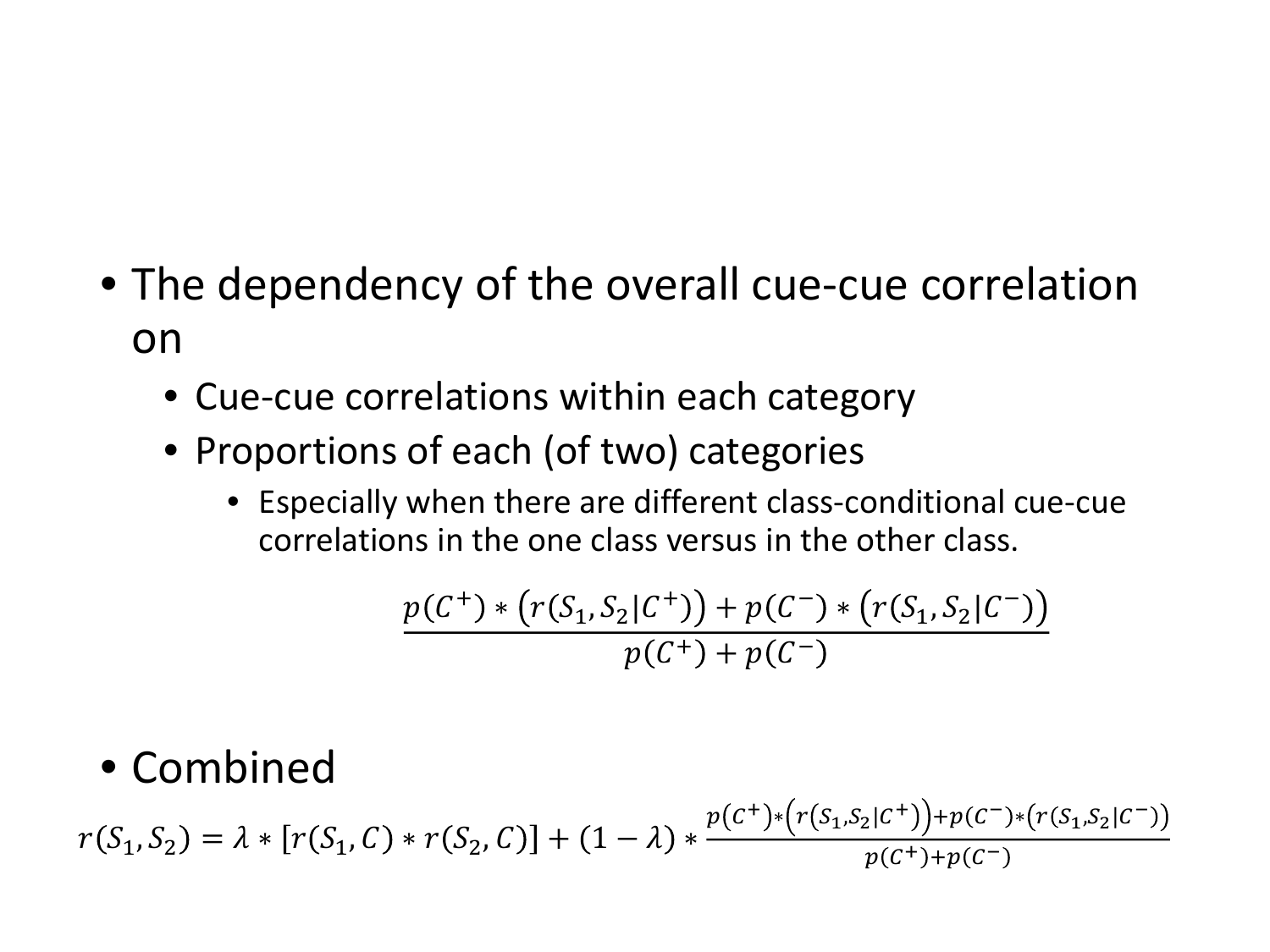General model of influence of cue-cue correlation, cue-criterion correlation, and category proportion on relative weights.

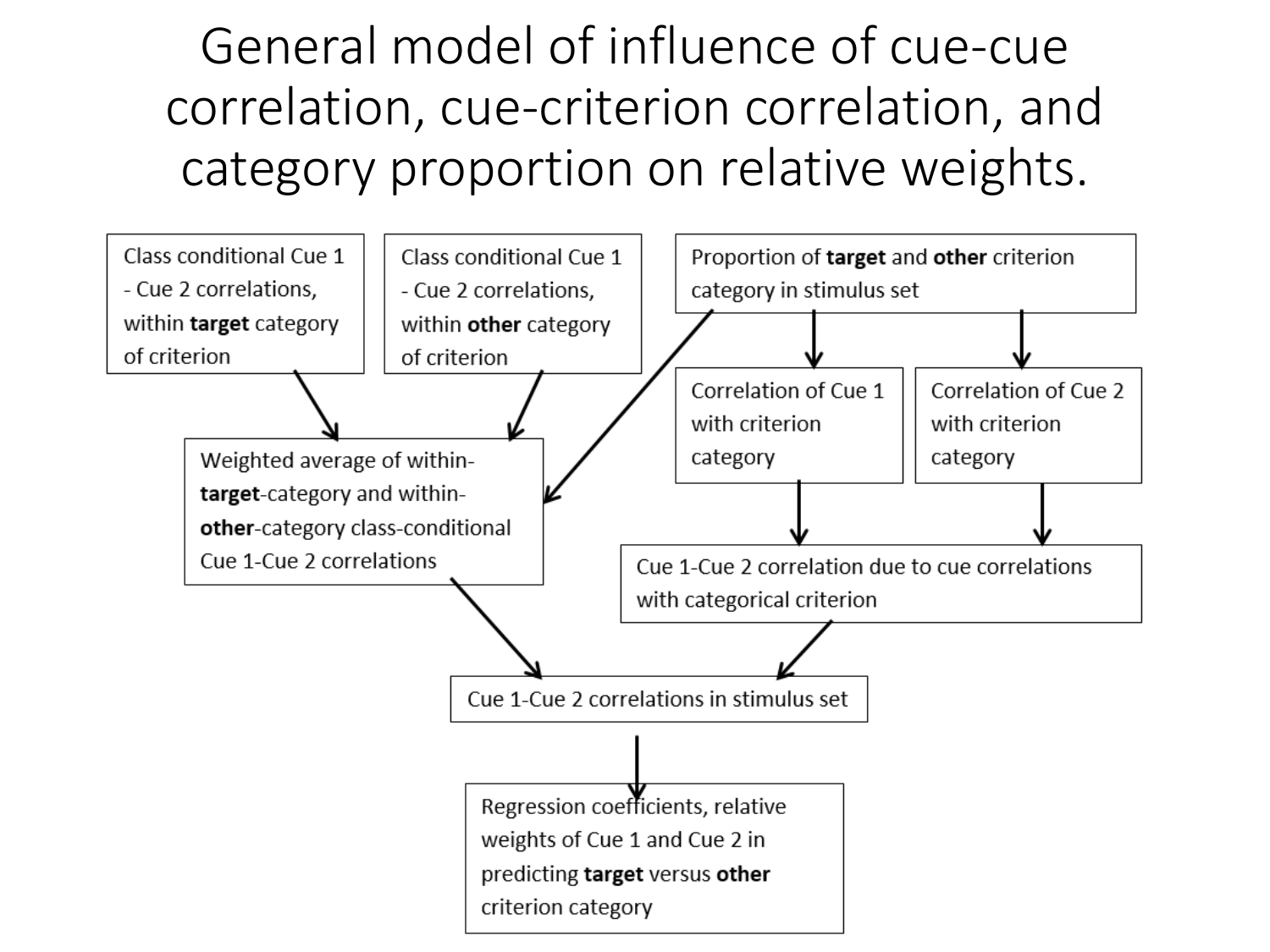#### Direction of change in cue-cue correlation as category proportion changes.

Whole Set with Original Proportions

Whole Set with Adjusted Proportions

|               |  | $C^+$ $C^ Total$ |                 |  | $C^+$ $C^-$ Total |
|---------------|--|------------------|-----------------|--|-------------------|
| $S_1^+$ a b e |  |                  | $S_1^+$ ka b e' |  |                   |
| $S_1^-$ c d f |  |                  | $S_1^-$ kc d f' |  |                   |
| Total g h n   |  |                  | Total kg h n'   |  |                   |

$$
\varphi(S_1, C)_{original} = \frac{ad - bc}{\sqrt{efgh}} = \frac{ad - bc}{\sqrt{(a+b)(c+d)(a+c)(b+d)}}
$$

$$
\varphi(S_1, C)_{adjusted} = \frac{kad - kbc}{\sqrt{(ka + b)(kc + d)(ka + kc)(b + d)}}
$$

• The  $\varphi(S_1, C)$  in the original stimulus set and in the set with 50% of the target category would differ by a factor of

$$
\frac{\sqrt{(a+b)(c+d)}}{\sqrt{(a+\frac{b}{k})(kc+d)}}
$$

• And its direction can not be predicted from knowing *k*.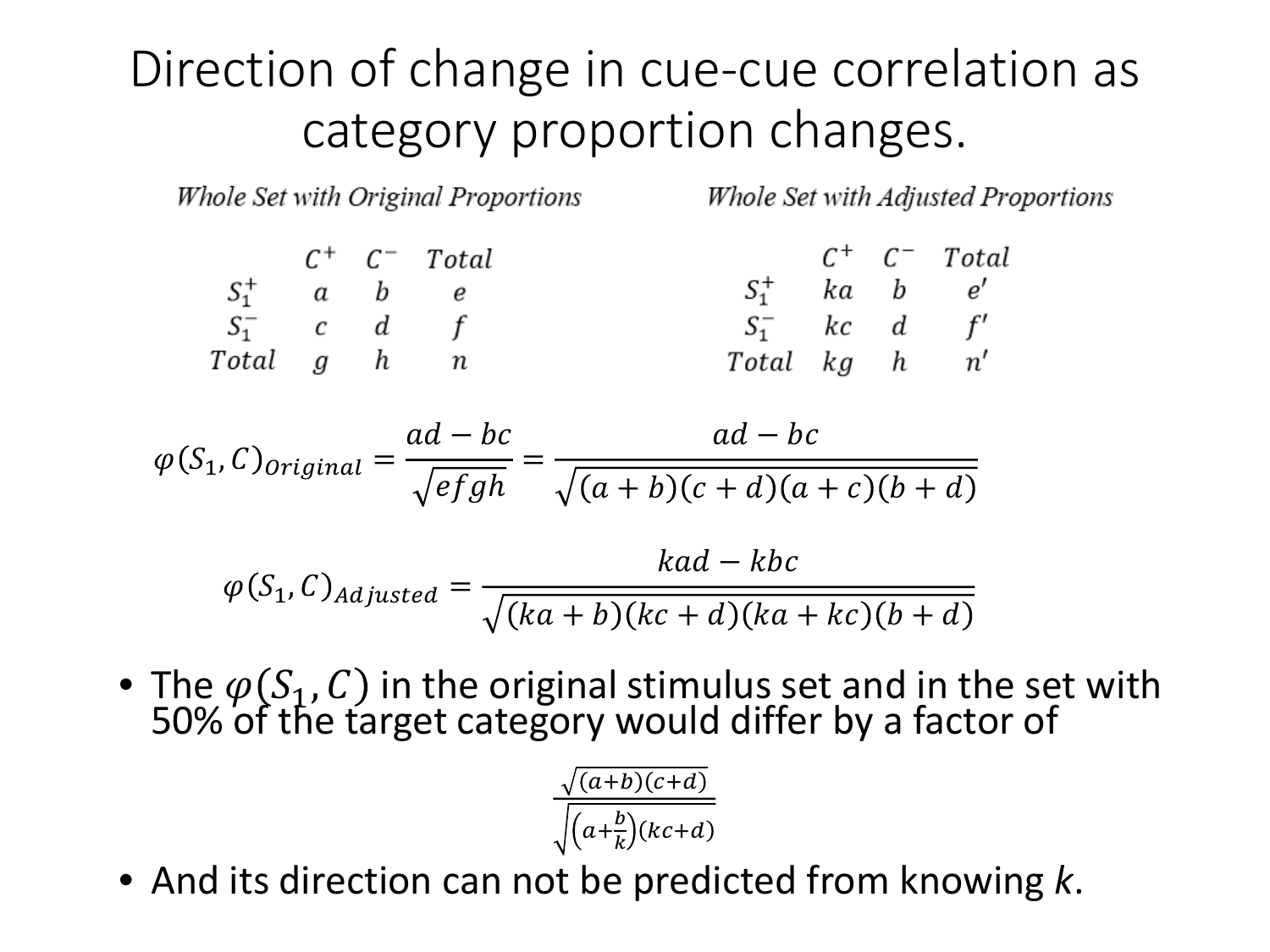Overall and within-category cue-cue correlations.

• Direction of change in overall cue-cue correlation due to within-category cue-cue correlations and proportion changes.

|         | $S_2^+$ | $S_2^-$ | Total                        |
|---------|---------|---------|------------------------------|
| $S_1^+$ | $a_{1}$ | b,      | $e_{1}$                      |
| $S_1^-$ | $c_{1}$ | d1      | f,                           |
| Total   | $g_1$   | h,      | $\,n_{\scriptscriptstyle 1}$ |

Disease  $(C^+)$ 

Whole Set with Original Proportions

|         | $S_2^+$ $S_2^-$ Total                    |  |
|---------|------------------------------------------|--|
| $S_1^+$ | $a_1 + a_2$ $b_1 + b_2$ $e_1 + e_2$      |  |
|         | $S_1^ c_1 + c_2$ $d_1 + d_2$ $f_1 + f_2$ |  |
| Total   | $g_1 + g_2$ $h_1 + h_2$ $n_1 + n_2$      |  |

No Disease  $(C)$ 

|         | $S_2^+$        | $S_2^-$ | Total   |
|---------|----------------|---------|---------|
| $S_1^+$ | $a_{2}$        | b,      | $e_{2}$ |
| $S_1^-$ | c <sub>2</sub> | $d_2$   | $f_2$   |
| Total   | $g_2$          | $h_{2}$ | $n_{2}$ |

Whole Set with Adjusted Proportions

 $S_2^+$   $S_2^-$  Total  $S_1^+$   $ka_1 + a_2$   $kb_1 + b_2$   $ke_1 + e_2$  $S_1^ kc_1 + c_2$   $kd_1 + d_2$   $kf_1 + f_2$ Total  $kg_1 + g_2$   $kh_1 + h_2$   $kn_1 + n_2$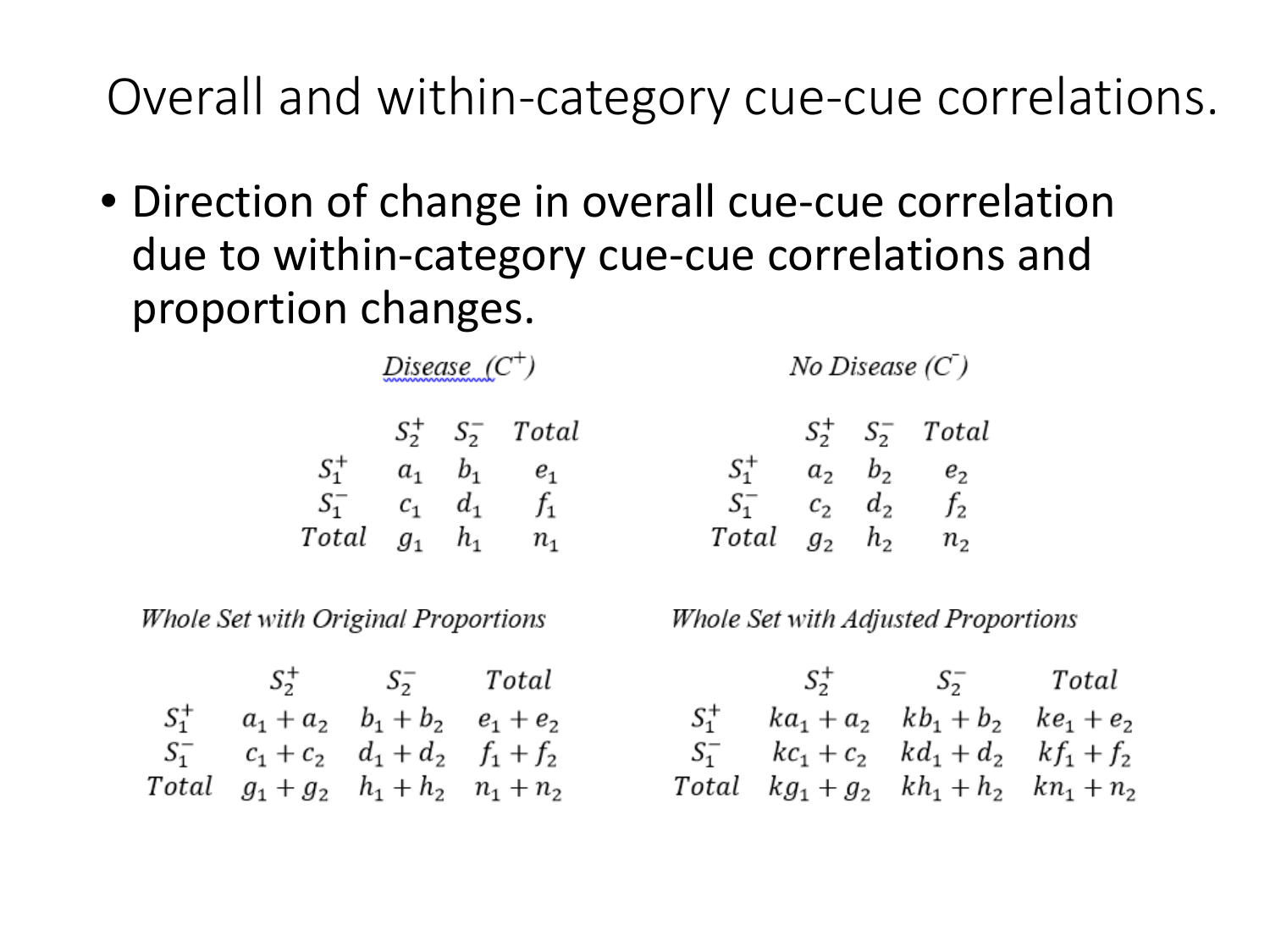#### Corresponding formulas

• Original category proportions

$$
\varphi(S_1, S_2)_{original} = \frac{(a_1 + a_2)(d_1 + d_2) - (b_1 + b_2)(c_1 + c_2)}{\sqrt{(e_1 + e_2)(f_1 + f_2)(g_1 + g_2)(h_1 + h_2)}}
$$

• Adjusted category proportions

$$
\varphi(S_1, S_2)_{adjusted} = \frac{(ka_1 + a_2)(kd_1 + d_2) - (kb_1 + b_2)(kc_1 + c_2)}{\sqrt{(ke_1 + e_2)(kf_1 + f_2)(kg_1 + g_2)(kh_1 + h_2)}}
$$

• As k is in both numerator and denominator, direction of change is not predictable.

$$
\varphi(S_1, S_2)_{adjusted} = \frac{k^2(a_1d_1 + b_1c_1) + k(a_1d_2 + a_2d_1 - b_1c_2 - b_2c_1) + (a_2d_2 + b_2c_2)}{k^4e_1f_1g_1h_1 + k^3(e_1f_1(g_1h_2 + g_2h_1) + (e_1f_2 + e_2f_1)g_1h_1)} + k^2(e_1f_1g_2h_2 + (e_1f_2 + e_2f_1)(g_1h_2 + g_2h_1) + e_2f_2g_1h_1) + k((e_1f_2 + e_2f_1)g_2h_2 + e_2f_2(g_1h_2 + g_2h_1)) + e_2f_2g_2h_2
$$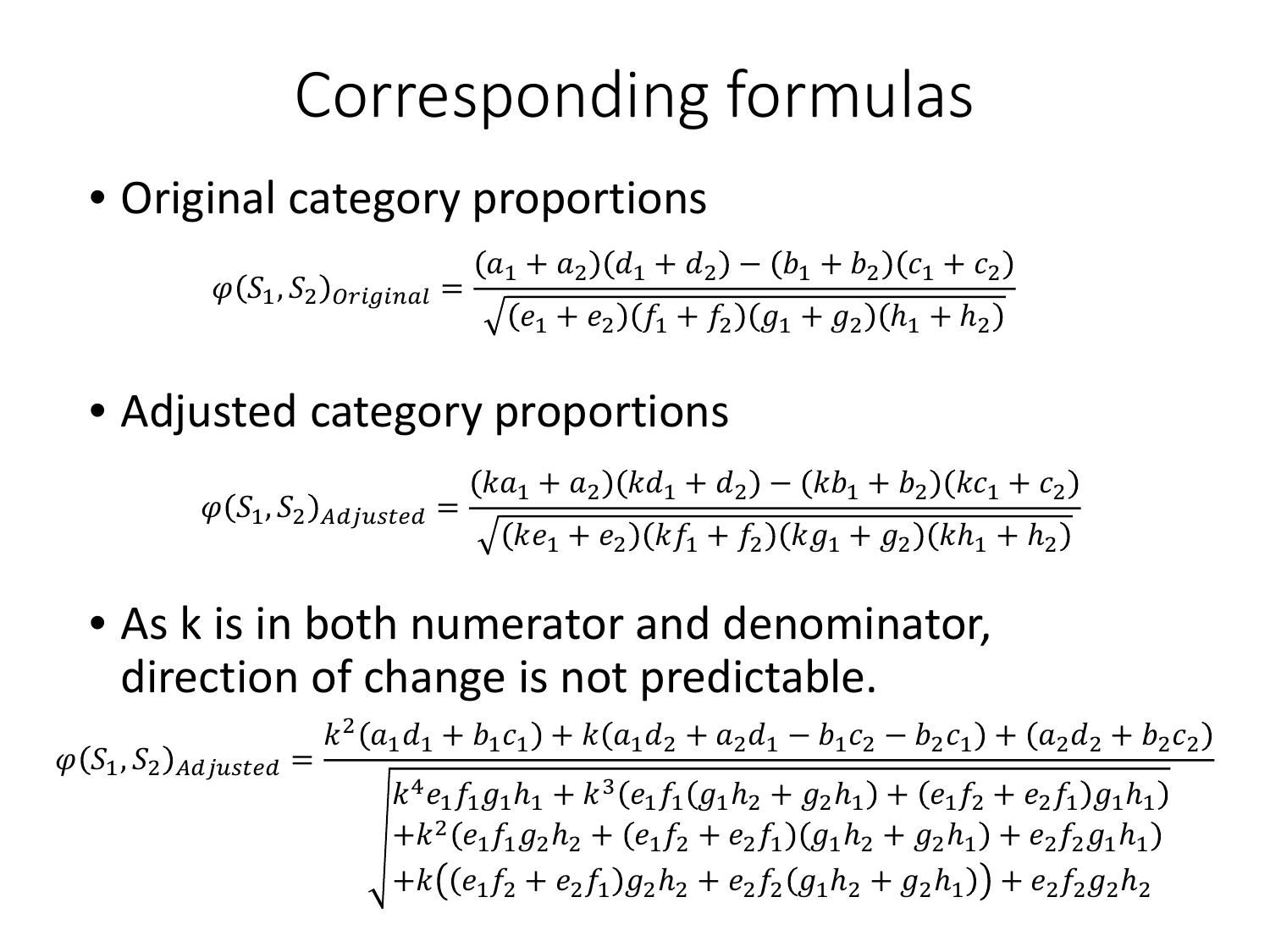## What cue-cue relations occur in actual environmental data?

- This is a statistical feature of the environment, not of people's judgment. No psychology in this talk!
- Fever data set, 2200 patients with fever at a clinic.
	- Restrict to clinical cues signs and symptoms.
	- Look at the most common diseases,  $\ge$  50 patients.
- Look only at symptoms that predict the target disease and that have class-conditional cue-cue correlations within the disease.
	- Additional filter and the clinicians recognize the correlation as clinically important, understandable.
	- But still, not necessarily looking at the most useful cues;
		- only the most correlated pairs of useful cues.
- Multiple analyses.
	- A) **against set of other common diseases**, or against all others.
	- B) with the ecological prevalence, or with the prevalence of the target disease inflated/deflated to be 50%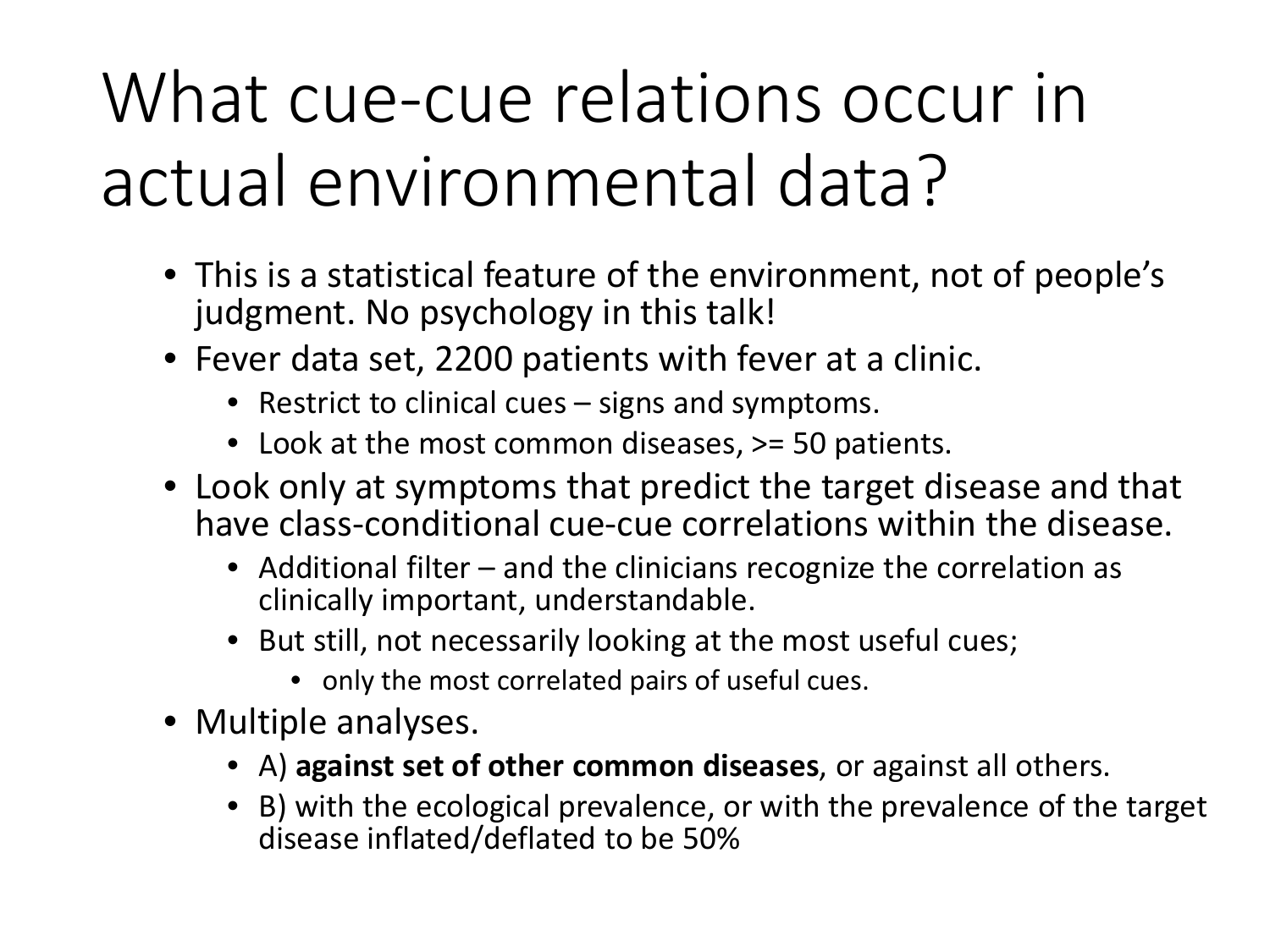### Criteria and cues.

- 5 diagnoses for which there were more than 50 cases  $(> 2.5\%$  of cohort).
	- − Malaria Falciparum (N=473), Dengue Fever (N=69), Pneumonia (N=67), Rickettsiosis (N=62), Tonsillitis (N=50).
- Twenty symptoms. All yes/no.
	- SkinRash, SkinErupt, SkinUlcers, CoughProd, LungAusc, CoughIrrit, Vomiting, Nausea, SymptENT, LocLymph, Headache, Myalgia, Fever39, BloodDiarrh, AbdoPain, Diarrh, SplenoMeg, Jaundice, HepatoMeg, GenLymph
- 20 symptoms  $\rightarrow$  20\*19/2 = 190 pairs. No!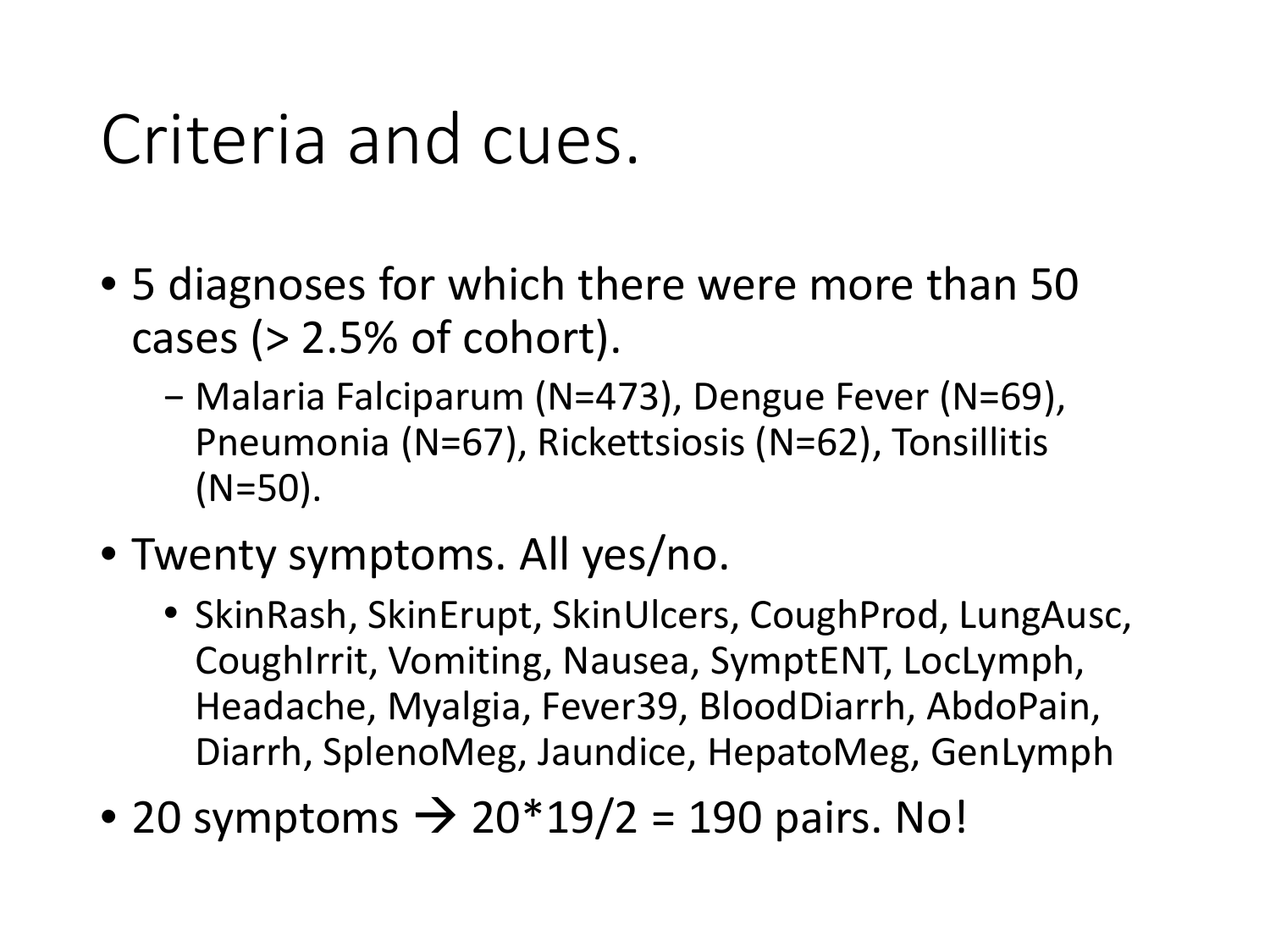## Make a display of how many pairs for each of the 5 diseases.

• 9, 10, 6, 8, 2 pairs per disease, in order M, D, P, R, T.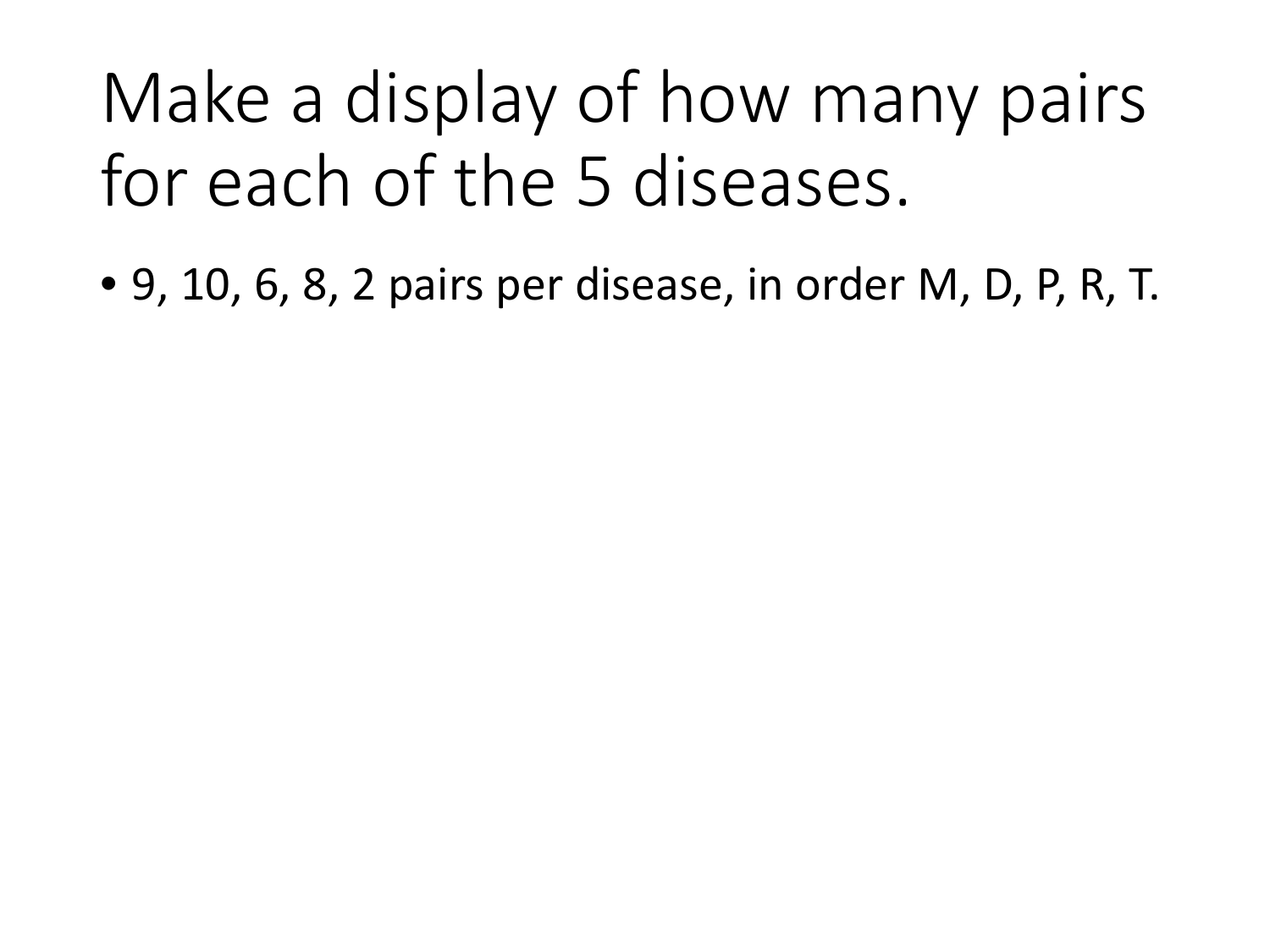#### Example Symptom Pairs for Malaria

|              |            |                      |                     |                  | $R(S_1, S_2)$ | $R(S_1, S_2)$           | Correls  |        |
|--------------|------------|----------------------|---------------------|------------------|---------------|-------------------------|----------|--------|
| • Not much   |            |                      |                     | w/in             | w/in          | in                      | Correls  |        |
|              | difference |                      |                     | Sympt Sympt      | <b>Target</b> | <b>Other</b>            | Original | in 50% |
|              | in overall |                      |                     | $\overline{2}$   |               | <b>Disease Diseases</b> | Set      | Set    |
| correlations |            | <b>Skin Eruption</b> | <b>Skin Ulcers</b>  | 0.312            | 0.440         | 0.505                   | 0.498    |        |
|              |            |                      | Vomiting            | <b>Nausea</b>    | 0.658         | 0.555                   | 0.661    | 0.654  |
|              |            |                      | Headache            | <b>Myalgia</b>   | 0.336         | 0.209                   | 0.294    | 0.274  |
|              |            |                      | SplenoMeg           | Jaundice         | 0.193         | 0.190                   | 0.225    | 0.236  |
|              | Min        | $-0.029$             | SplenoMeg           | HepatoMeg        | 0.167         | $-0.025$                | 0.160    | 0.147  |
|              | Mean       | 0.006                | Jaundice            | <b>HepatoMeg</b> | 0.125         | $-0.010$                | 0.130    | 0.127  |
|              | <b>Max</b> | 0.041                | CoughProducti<br>ve | LungAusc         | 0.104         | 0.583                   | 0.518    | 0.554  |
|              |            |                      | CoughProducti<br>ve | CoughIrritated   | 0.174         | 0.418                   | 0.364    | 0.395  |
|              |            |                      | LungAusc            | CoughIrritated   | 0.088         | 0.380                   | 0.312    | 0.347  |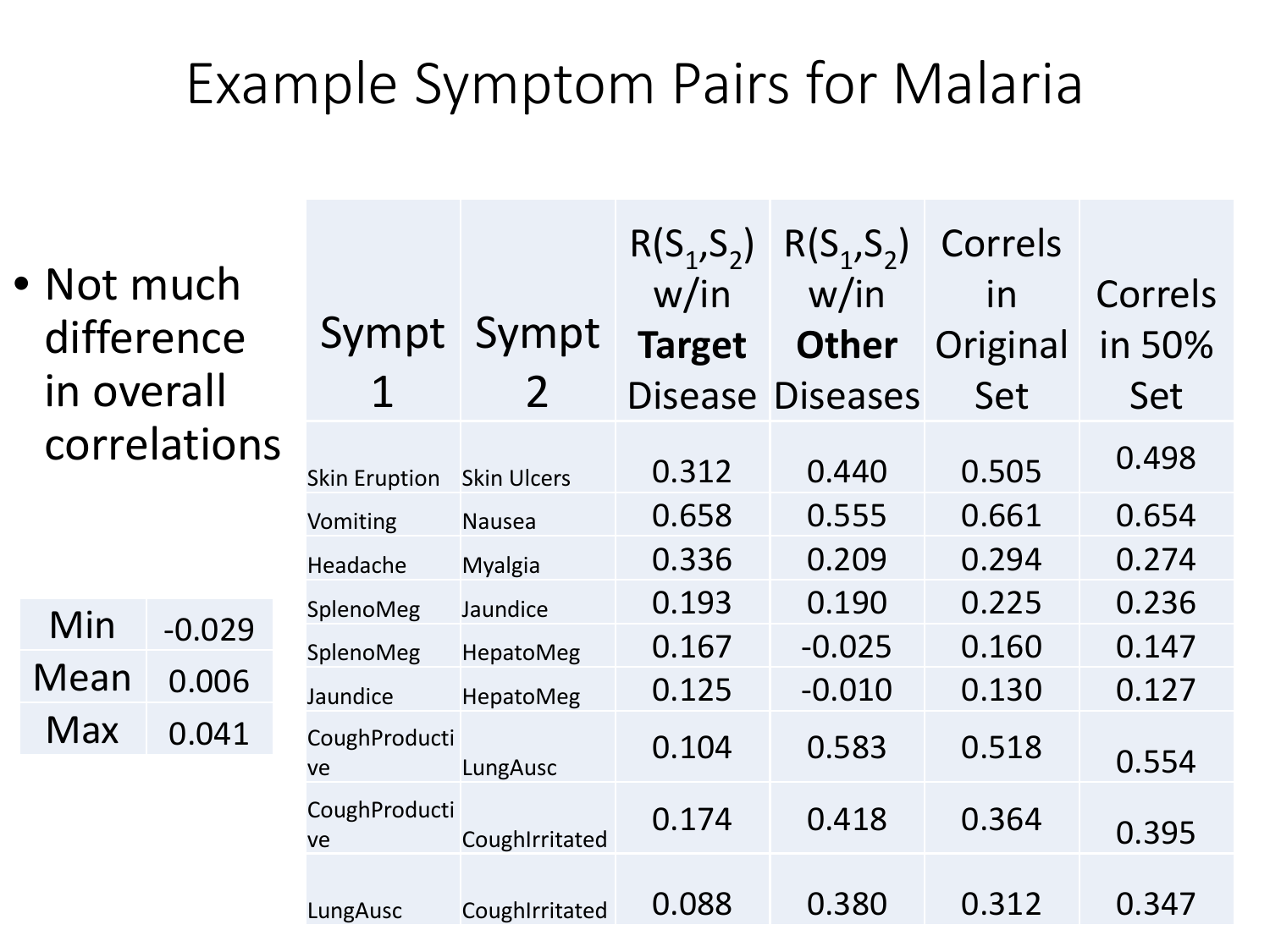#### Example: Symptom Pairs for Rickettsia Africae

• Changes in correlation

| Min  | $-0.159$ |
|------|----------|
| Mean | $-0.019$ |
| Max  | 0.226    |

• Bigger differences than with malaria

| 1             | Sympt Sympt               | $R(S_1, S_2)$<br>w/in<br><b>Target</b><br><b>Disease</b> | $R(S_1, S_2)$<br>w/in<br><b>Other</b><br><b>Diseases</b> | Correls<br>in<br>Original<br>Set | Correls<br>in 50%<br>Set |
|---------------|---------------------------|----------------------------------------------------------|----------------------------------------------------------|----------------------------------|--------------------------|
|               | <b>SymptENT SplenoMeg</b> | 0.701                                                    | $-0.079$                                                 | $-0.056$                         | 0.103                    |
| Diarrhea      | Jaundice                  | $-0.034$                                                 | 0.082                                                    | 0.089                            | 0.101                    |
| SkinErupt     | <b>Nausea</b>             | $-0.255$                                                 | $-0.004$                                                 | $-0.139$                         | $-0.365$                 |
| SkinErupt     | AbdPain                   | $-0.156$                                                 | $-0.017$                                                 | $-0.073$                         | $-0.185$                 |
| <b>Nausea</b> | AbdPain                   | 0.384                                                    | 0.161                                                    | 0.183                            | 0.272                    |
| CoughIrr      | Fever                     | 0.178                                                    | $-0.003$                                                 | 0.016                            | 0.100                    |
| Coughirr      | <b>HepatoMeg</b>          | 0.261                                                    | 0.014                                                    | 0.028                            | 0.116                    |
| Fever         | <b>HepatoMeg</b>          | 0.217                                                    | 0.082                                                    | 0.093                            | 0.148                    |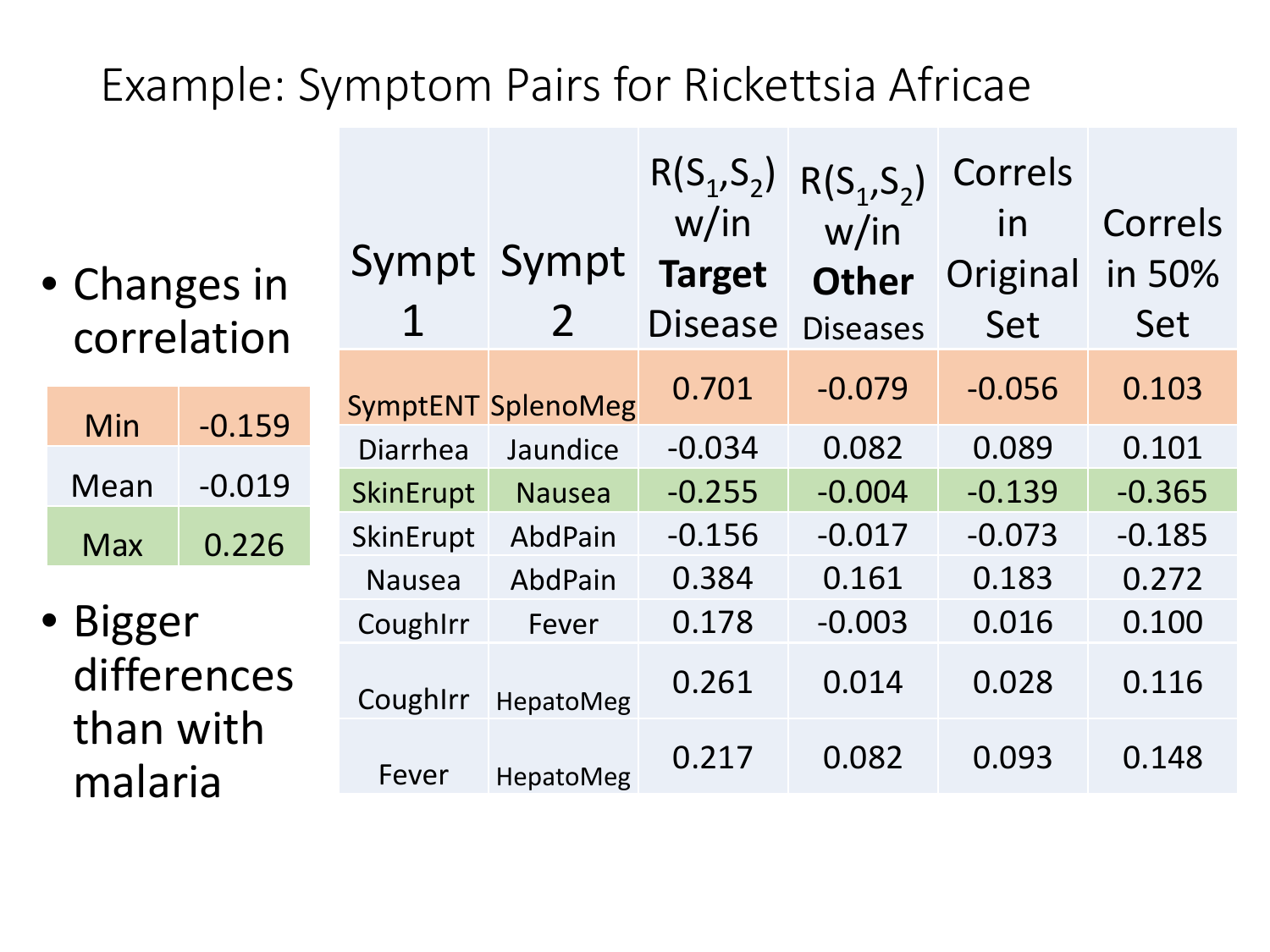Relation Between the Disease-Conditional Symptom-Symptom Correlations Among the Target Disease Patients and the Patients with Other Diseases; Set of 5 Common Diseases

• Shows that

cue-cue correlation within target category can differ from those in alternative category.

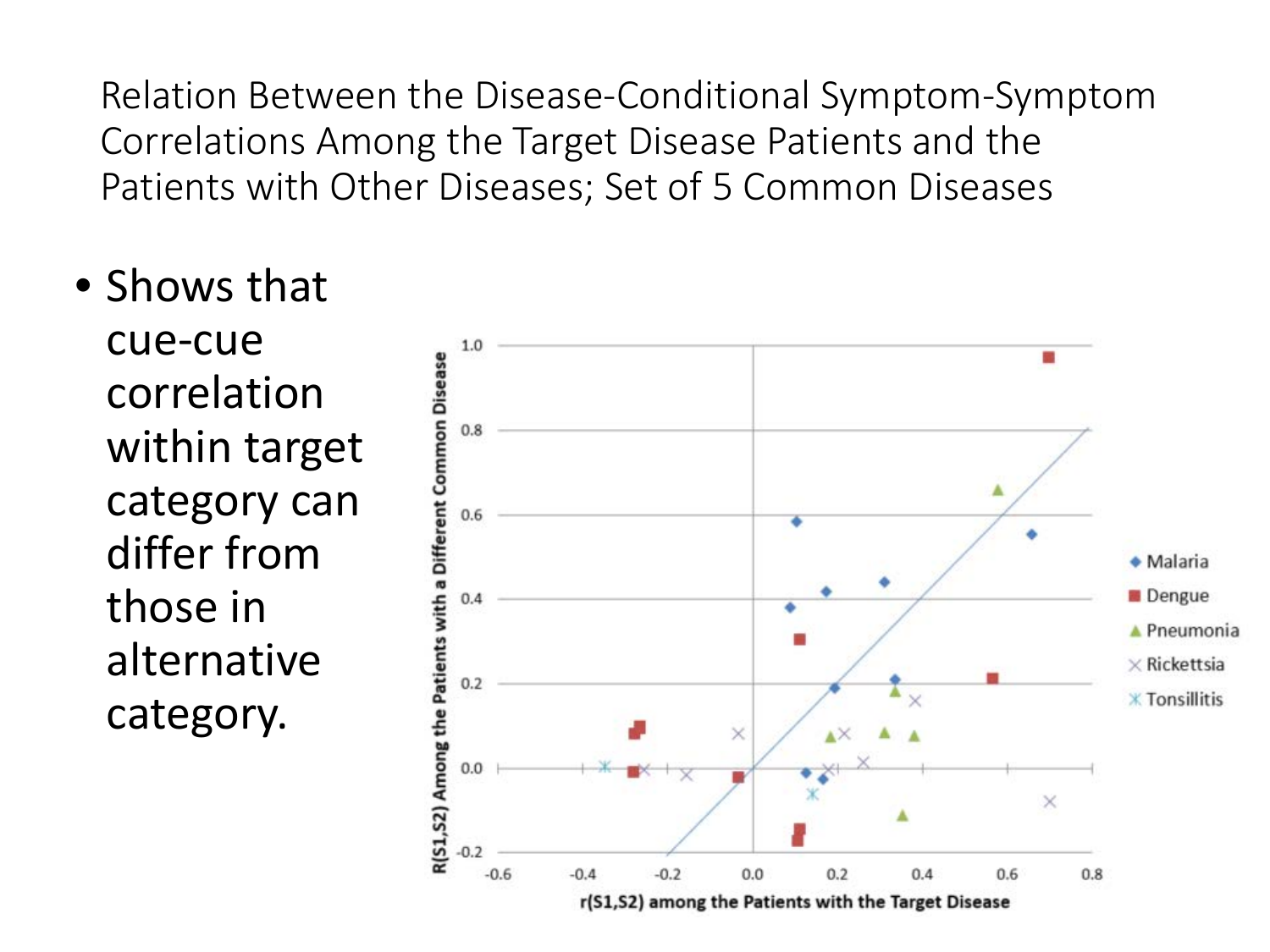Comparison of Symptom-Symptom correlations in Original Data Set versus Adjusted Data Sets (50% Target Disease), for each of 5 Diseases, Compared against the Other 4.

- Correlations are not identical, but similar.
- Is this large enough to be a problem for modeling correspondence of judgment policies to the environmental relations?

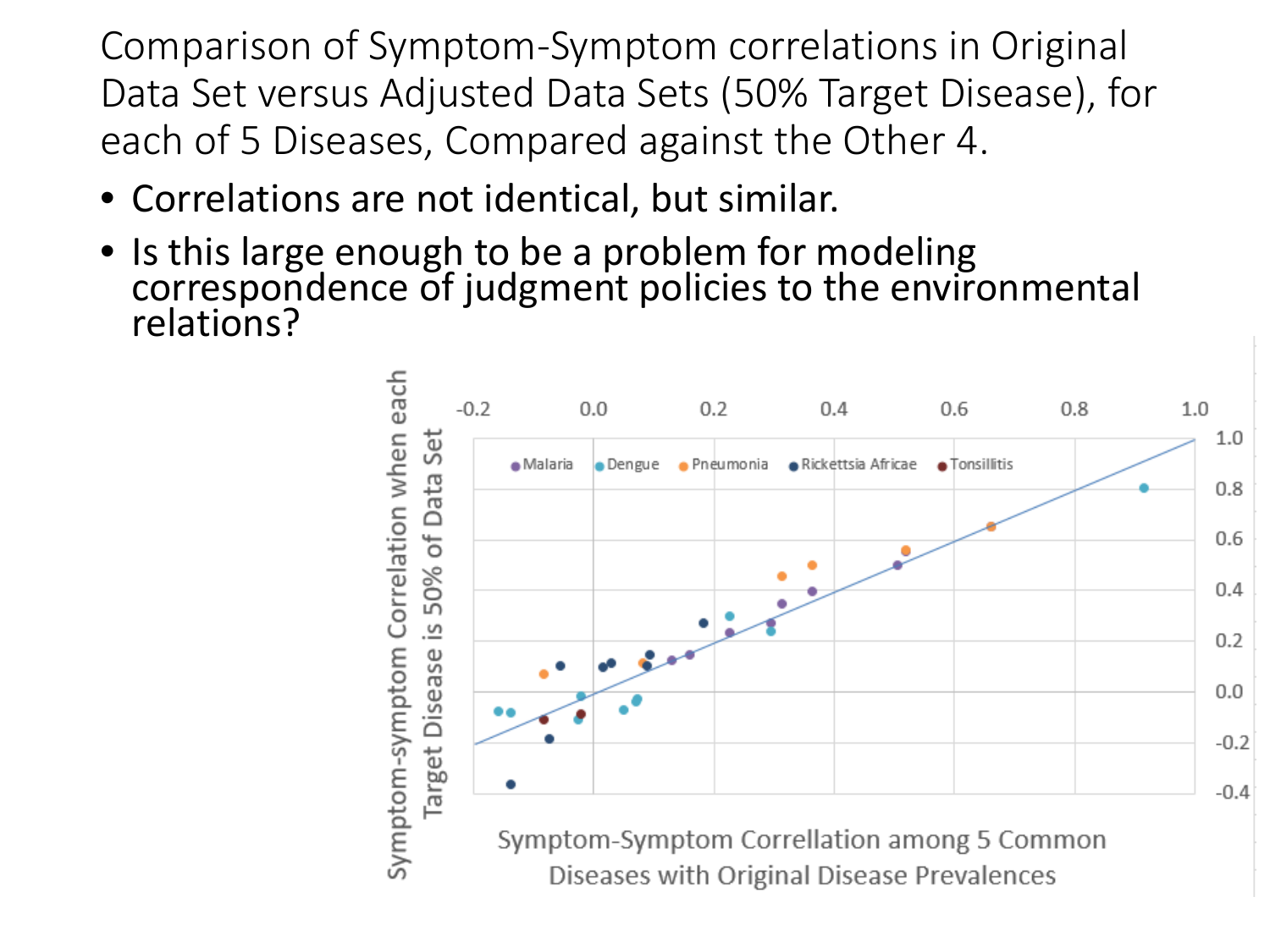Comparison of Symptom-Symptom correlations in Original Data Set versus Adjusted Data Sets (50% Target Disease), for each of 5 Diseases, Compared against All Others.

• Same comparison, when target diseases are compared with all others in fever data set.

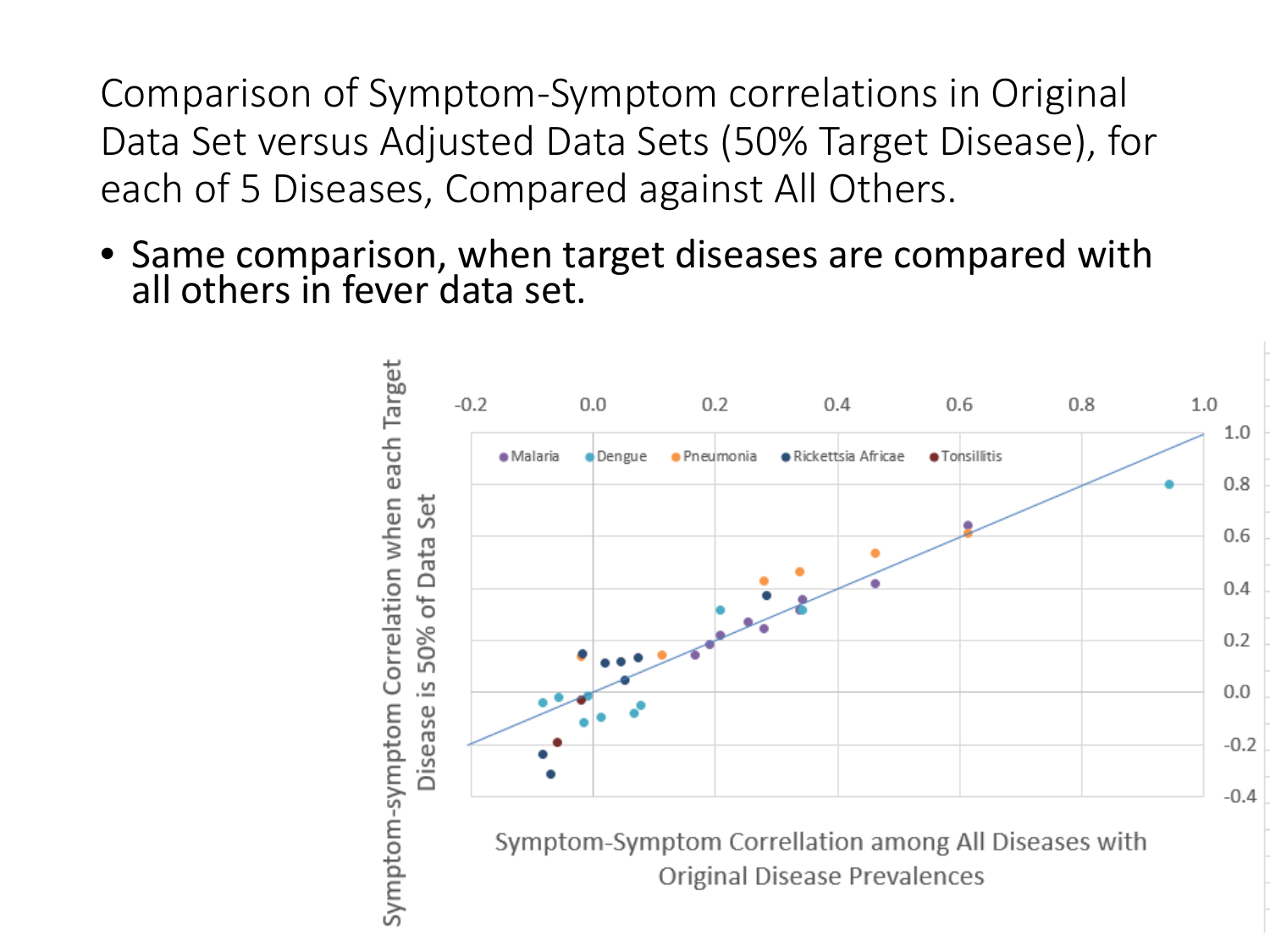Comparison of Regression Coefficients of Symptoms Predicting Target Diseases, in Original Data Set versus Adjusted Data Sets (50% Target Disease), for each of 5 Diseases.

• The regression coefficients are pertinent to the interpretation of the judgment and ecology models in the Brunswik Lens Model.

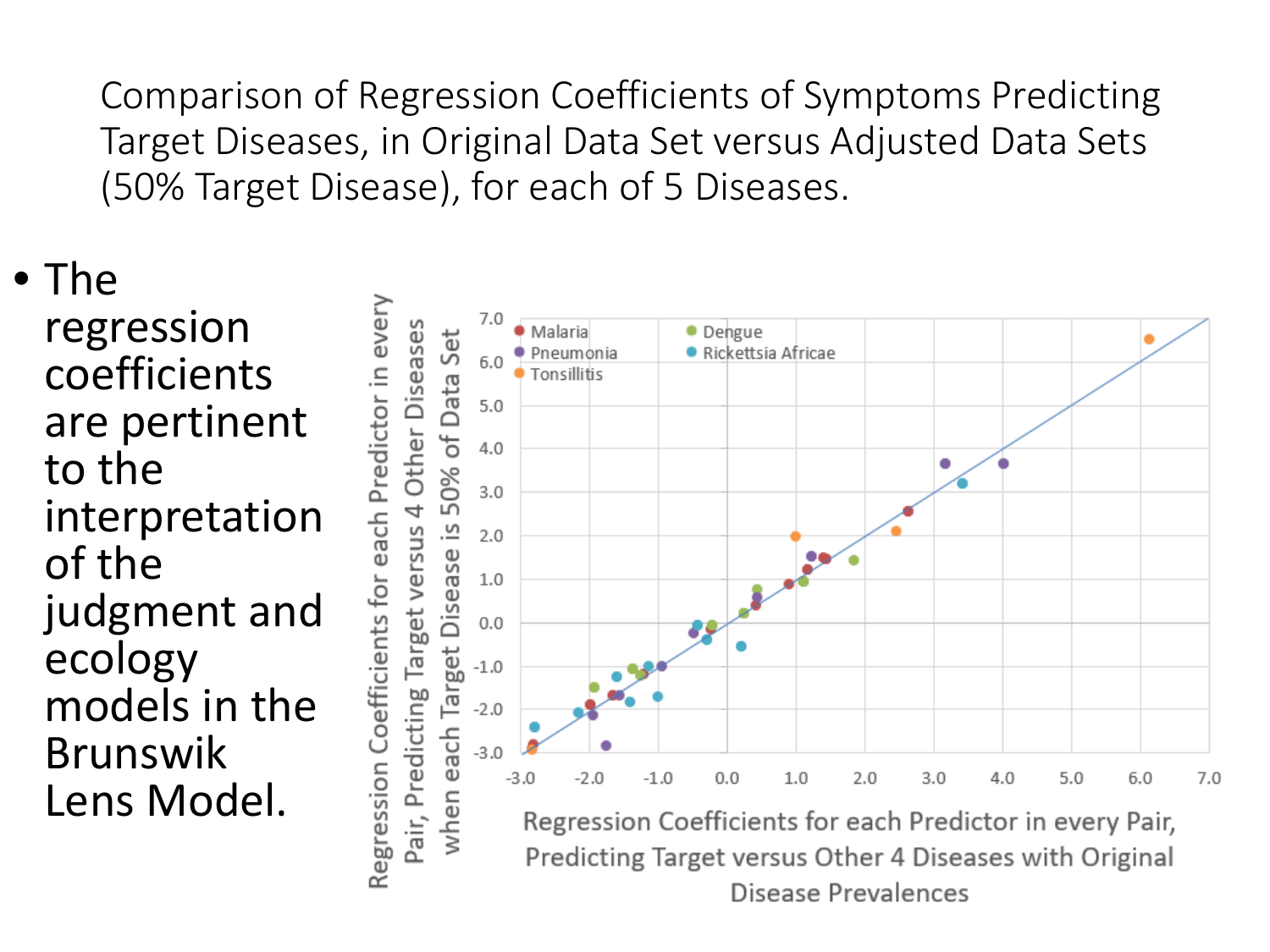Regression Coefficients in the Original Data Set Compared to the Adjusted (50%) Data Sets for Each Disease, in the Set of All Diseases

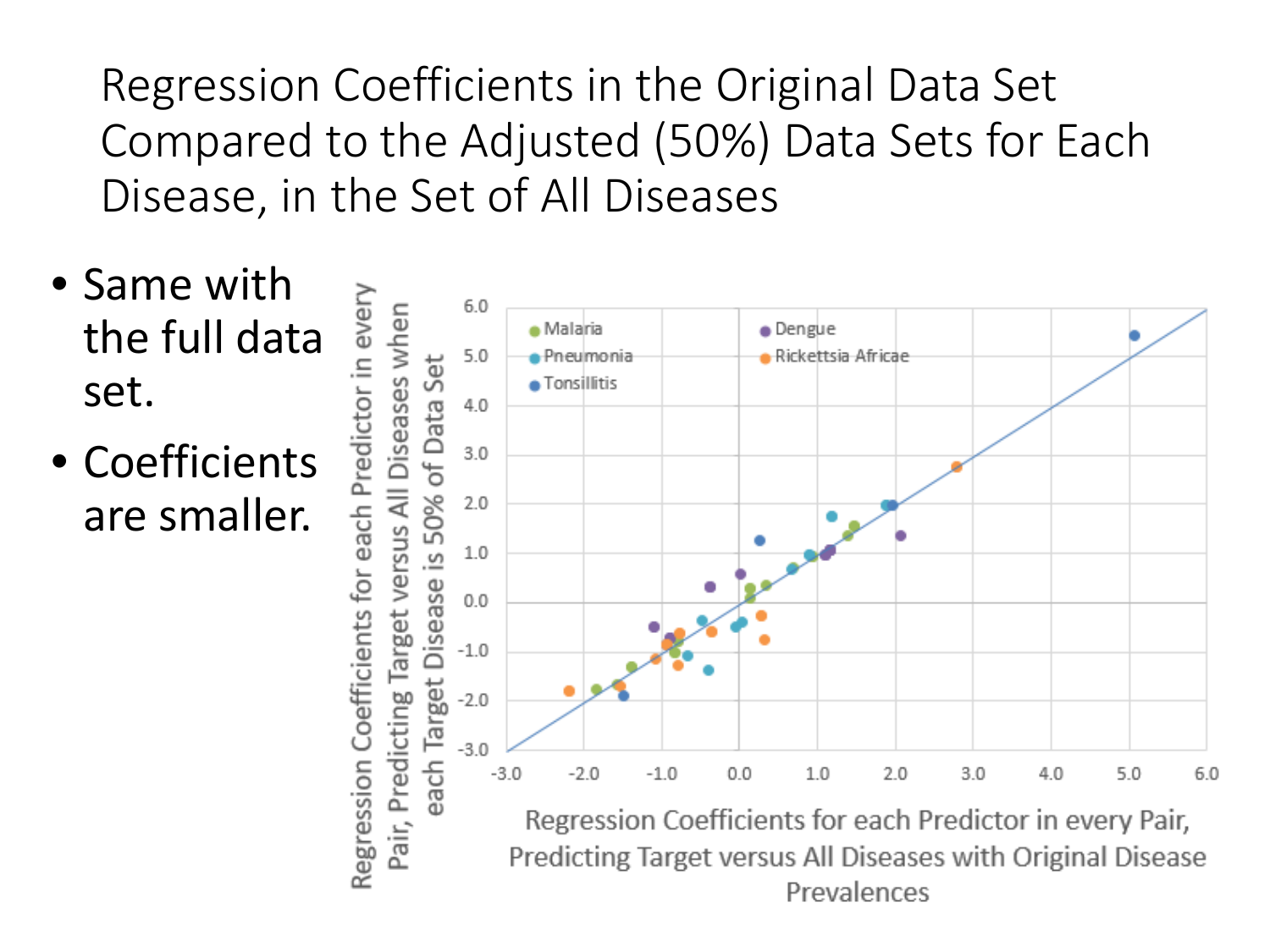## Conclusions.

- We've explained a problem
	- Cue-cue correlations can differ within category, and this may cause distorted summary models of judgment and lens models if the proportion of each category is altered.
- Analyzed its causes
	- Effects of within category cue-cue correlations and category proportions upon overall cue-cue correlations
- Shown the effect is not predictable from the magnitude of the adjustment in proportions
- Shown that it occurs in a real data set but the magnitude does not seem very large, in this domain.